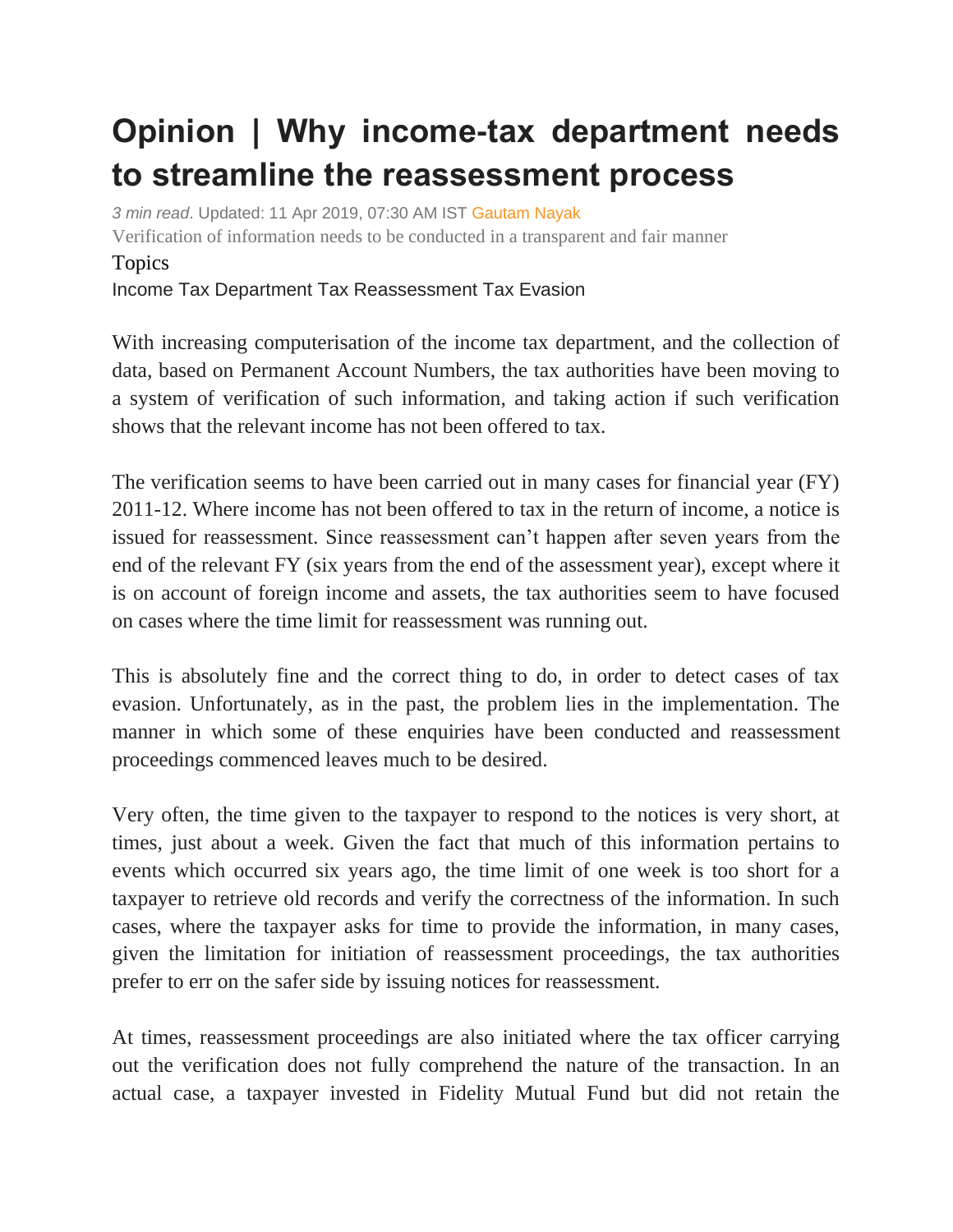statements. When asked for the statements, she obtained and furnished them, but since Fidelity had been acquired by L&T Mutual Fund, the statements were on the stationery of L&T Mutual Fund, which the verifying officer refused to accept, and initiated reassessment proceedings. This was despite the fact that an order from the Securities and Exchange Board of India, confirming the takeover, was provided to him.

This creates a nuisance for genuine taxpayers, who have disclosed such income but have not been given adequate time to respond and have to face reassessment proceedings for no fault of theirs. In these proceedings, the assessing officer is free to go through the entire income and ask for details and supporting documents. Given the fact that the proceedings are taken up later, retrieving seven- or eight-year-old documents for a large number of transactions becomes a daunting task even for the most systematic and compliant taxpayer.

While detection of tax evasion is necessary, it is also important to ensure that, in the process, genuine taxpayers are not unduly harassed. Can the tax authorities not initiate these enquiries well in time or even a year before, so that the enquiry is not conducted in a cursory manner without adequate opportunity being given to the taxpayer? Ideally, such enquiries should be conducted within a couple of years of the occurrence of the transactions. Such verification obviously requires more income-tax staff.

Tax authorities need to be mindful of the fact that reassessment proceedings are not just meant to conduct enquiries, but only to bring to tax such income that has not been taxed. In other words, there should already be a prima facie view formed by the tax authorities that certain taxable income has not been disclosed, before reassessment proceedings are initiated. Reassessment proceedings cannot be a substitute for making enquiries.

Tax authorities should also keep in mind that reassessment proceedings result in considerable inconvenience to taxpayers, and also take considerable efforts and time on the part of the tax authorities. They should, therefore, ensure that it is only in cases of where income has not been offered to tax that reassessment proceedings are resorted to, and not in cases where they have yet to complete the process of verification.